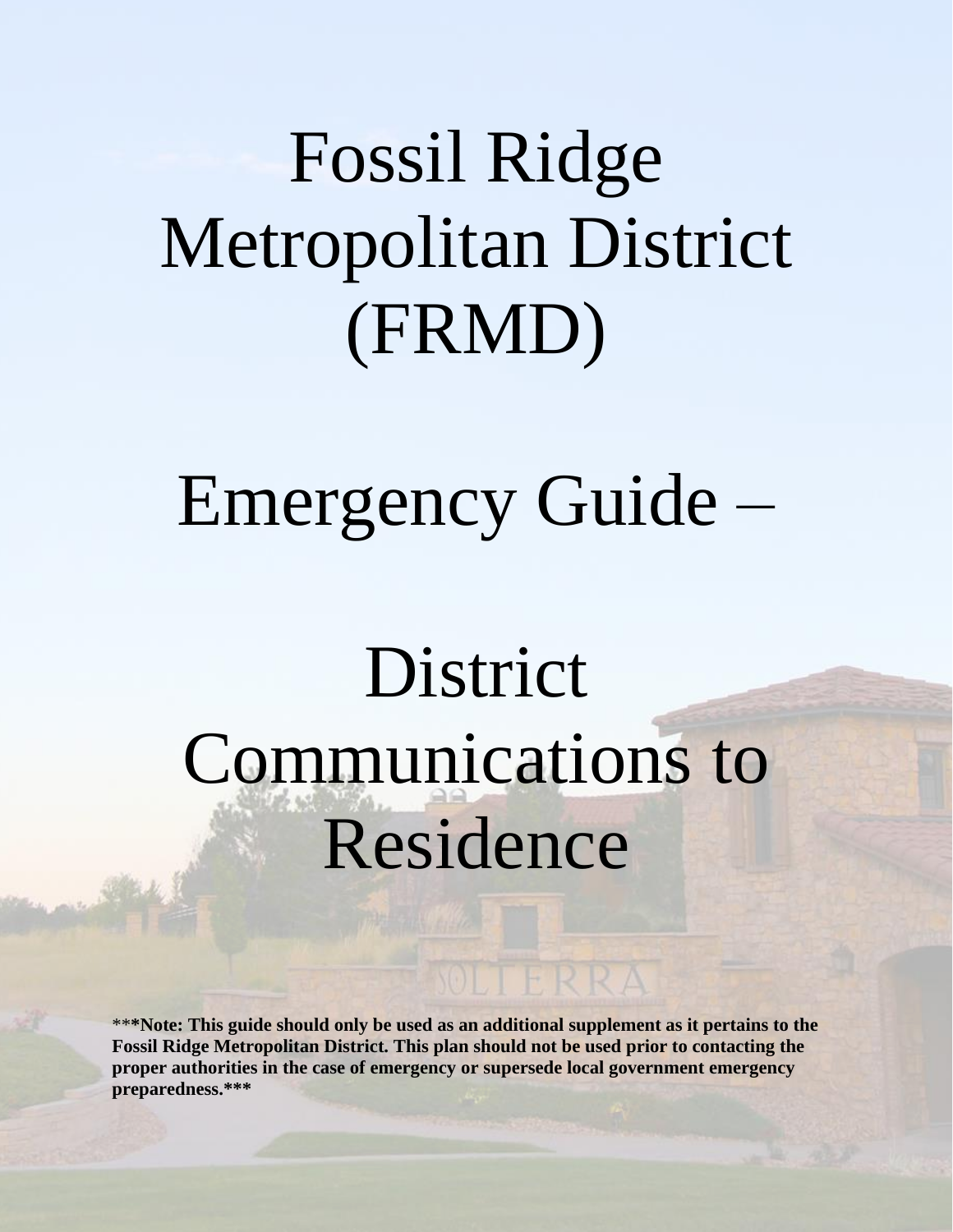### Fossil Ridge Metropolitan District (FRMD) **Emergency Guide – District Communications**

### **Emergency Call List**

### **Key Company Employees:**

| Name<br>Company                  |                        | <b>Contact Information</b>     | <b>Managing Areas</b>          |  |
|----------------------------------|------------------------|--------------------------------|--------------------------------|--|
| Mat Birkeness                    | <b>CRS</b>             | Communitymgr@crsofcolorado.com | Snow Removal accepted          |  |
|                                  |                        | 303-980-5450                   | filings and In-Lot,            |  |
|                                  |                        |                                | Landscaping in accepted        |  |
|                                  |                        |                                | filings and In-Lot, Pool,      |  |
|                                  |                        |                                | Retreat Rentals, and Events    |  |
| Phil Schneider                   | <b>CRS</b>             | Communitymgr@crsofcolorado.com | Snow Removal accepted          |  |
|                                  |                        | 303-980-5450                   | filings and In-Lot,            |  |
|                                  |                        |                                | Landscaping in accepted        |  |
|                                  |                        |                                | filings and In-Lot, Pool,      |  |
|                                  |                        |                                | Retreat Rentals, and Events    |  |
| Matt Haley                       | <b>Brookfield</b>      | Matt.Haley@brookfieldrp.com    | Snow Removal unaccepted        |  |
|                                  |                        | 303-790-6358                   | filings and out-lot;           |  |
|                                  |                        |                                | Landscaping and irrigation in  |  |
|                                  |                        |                                | unaccepted filings and out-lot |  |
| Jenny Heinze                     | Overlook               | overlook@overlookproperty.com  | <b>HOA Regulations and</b>     |  |
|                                  |                        | 303-991-2192                   | Requests                       |  |
| After Hours Irrigation           | Schultz                | 720-299-5685                   | Accepted filings water leak    |  |
|                                  |                        |                                | from sprinkler system          |  |
| <b>Local Fire Marshal Office</b> | <b>West Metro Fire</b> | 303-989-4307                   | Concerns for fire pits and     |  |
|                                  | Rescue                 |                                | other fire related questions   |  |
| Gas and Power Company            | Xcel Energy            | 1-800-895-2999                 | Gas leaks or power outages     |  |
| <b>CRS</b> - Distrist Management | Community              | 303-381-4960                   | Utility Billing and District   |  |
|                                  | Resource               |                                | Fees, After business hours     |  |
|                                  | Services of            |                                | concerns                       |  |
|                                  | Colorado               |                                |                                |  |
|                                  | <b>Animal Control</b>  | 303-987-7173                   | Wild animals                   |  |
|                                  |                        |                                |                                |  |
|                                  | Lakewood Police        | 303-987-7111                   | Non-emergency                  |  |
|                                  | Department             |                                |                                |  |
|                                  | City of                | 303-987-7500                   | Permits for construction       |  |
|                                  | Lakewood-              |                                | needs                          |  |
|                                  | Public Works           |                                |                                |  |
|                                  | Lakewood Police        | 303-987-7423, option 1         | Homeless camps                 |  |
|                                  | Community              |                                |                                |  |
|                                  | Action Team            |                                |                                |  |
|                                  |                        |                                |                                |  |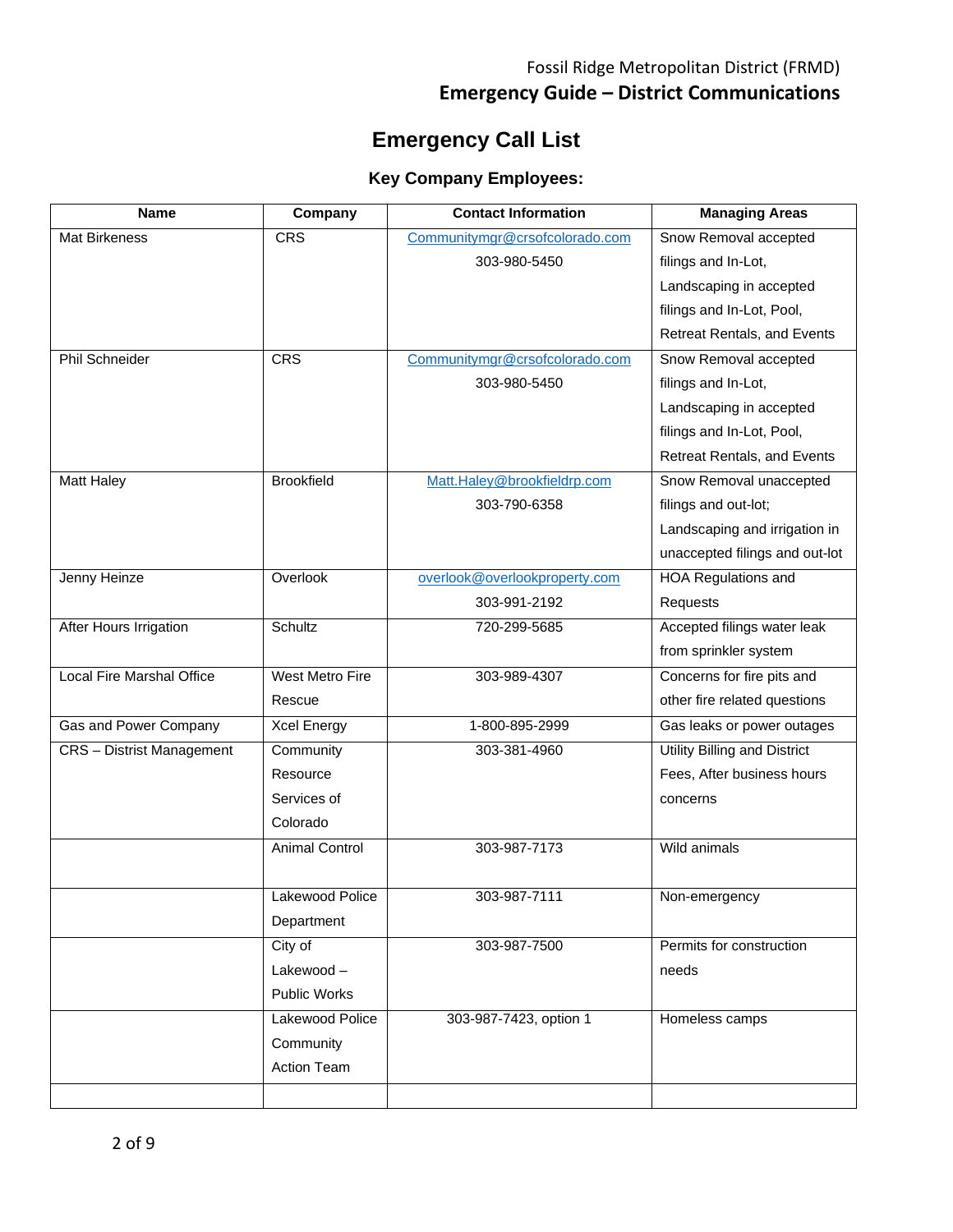## **Home Owner Safety Recommendations**

| <b>ALL RESIDENTS</b>                                                       | One of the most important things residence can do to prepare for an<br>emergency is to create a household emergency plan. Please review the<br>Jefferson County Preparedness guide HERE.                                                                                                                                                                                                                                                                    |  |  |
|----------------------------------------------------------------------------|-------------------------------------------------------------------------------------------------------------------------------------------------------------------------------------------------------------------------------------------------------------------------------------------------------------------------------------------------------------------------------------------------------------------------------------------------------------|--|--|
| <b>Preparing for an</b><br><b>Emergency</b><br>My<br><b>Responsibility</b> | Have: 72-hour emergency kit, emergency contact list of family and friends,<br>important papers readily available, meeting location. Yard tools -<br>snow shovel, rake, shovel<br>Know: Location of utility shutoffs (gas, electric, water) and sources of<br>information.                                                                                                                                                                                   |  |  |
| <b>CodeRED</b>                                                             | The Jefferson County Sheriff's Office utilizes the CodeRED emergency<br>notification system to get vital, life-saving information to the public quickly<br>and efficiently. Citizens can register multiple devices and receive alerts in the<br>form of voice calls, texts, and emails. Traditional landline numbers are<br>automatically included in the system, cellphones must be registered.<br><b>Click here for Community Notification Enrollment</b> |  |  |
| <b>Preparing for an</b><br><b>Emergency</b>                                | <b>Emergency Kit</b><br>Homeowner utility shutoff location                                                                                                                                                                                                                                                                                                                                                                                                  |  |  |
| <b>Resources</b>                                                           | <b>Emergency contact list</b><br>Important papers<br><b>Disabled Individuals</b><br>Xcel Energy - Gas Emergency call 911 or 800-895-2999<br>Consolidated Mutual Water - Emergency call 911 or (303) 238-0451<br>Lakewood Police Department - Non-emergency 303-987-7111<br>West Metro Fire Protection District - Non-emergency 303-989-4307<br>CRS - Community Manager - The Retreat<br>Solterra-Connect.com                                                |  |  |
| During for an<br><b>Emergency</b>                                          | <b>Emergency Kit</b><br><b>Disabled Individuals</b><br>Xcel Energy - Gas Emergency call 911 or 800-895-2999                                                                                                                                                                                                                                                                                                                                                 |  |  |
| <b>Resources</b>                                                           | Consolidated Mutual Water - Emergency call 911 or (303) 238-0451<br>Lakewood Police Department - Non-emergency 303-987-7111<br>West Metro Fire Protection District - Non-emergency 303-989-4307                                                                                                                                                                                                                                                             |  |  |
| <b>After an</b><br><b>Emergency</b>                                        | Emergency Kit - Replenish it<br>Disabled Individuals - Check in on disabled neighbors<br>Xcel Energy - Have professional check and relight appliances                                                                                                                                                                                                                                                                                                       |  |  |
| <b>Resources</b>                                                           | Consolidated Mutual Water - Emergency call 911 or (303) 238-0451<br>Lakewood Police Department - Non-emergency 303-987-7111<br>West Metro Fire Protection District - Non-emergency 303-989-4307<br>CRS - Community Manager - The Retreat<br>Solterra-Connect.com                                                                                                                                                                                            |  |  |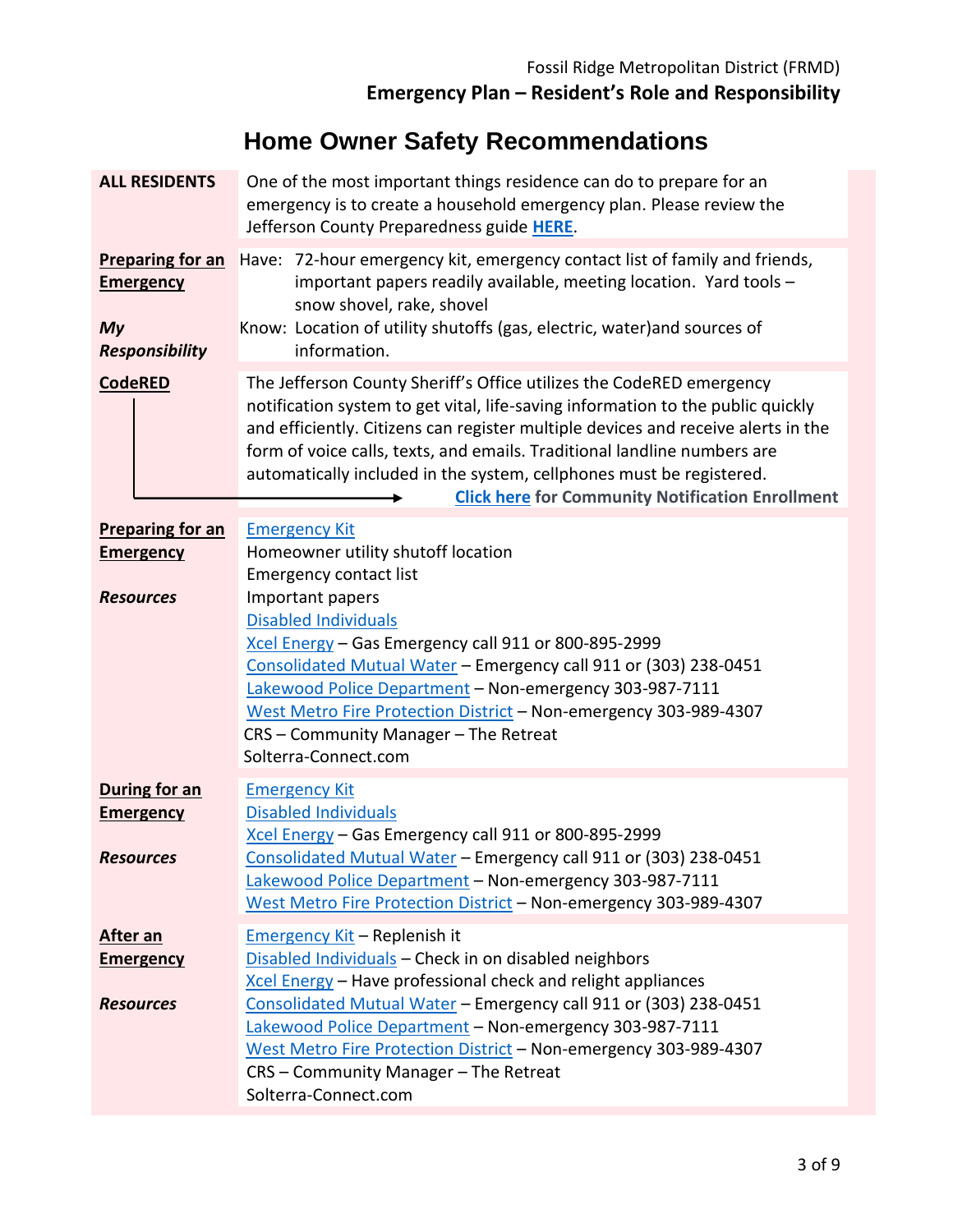Fossil Ridge Metropolitan District (FRMD) **Emergency Guide – District Communications**

# **Community Managers Monthly Communication**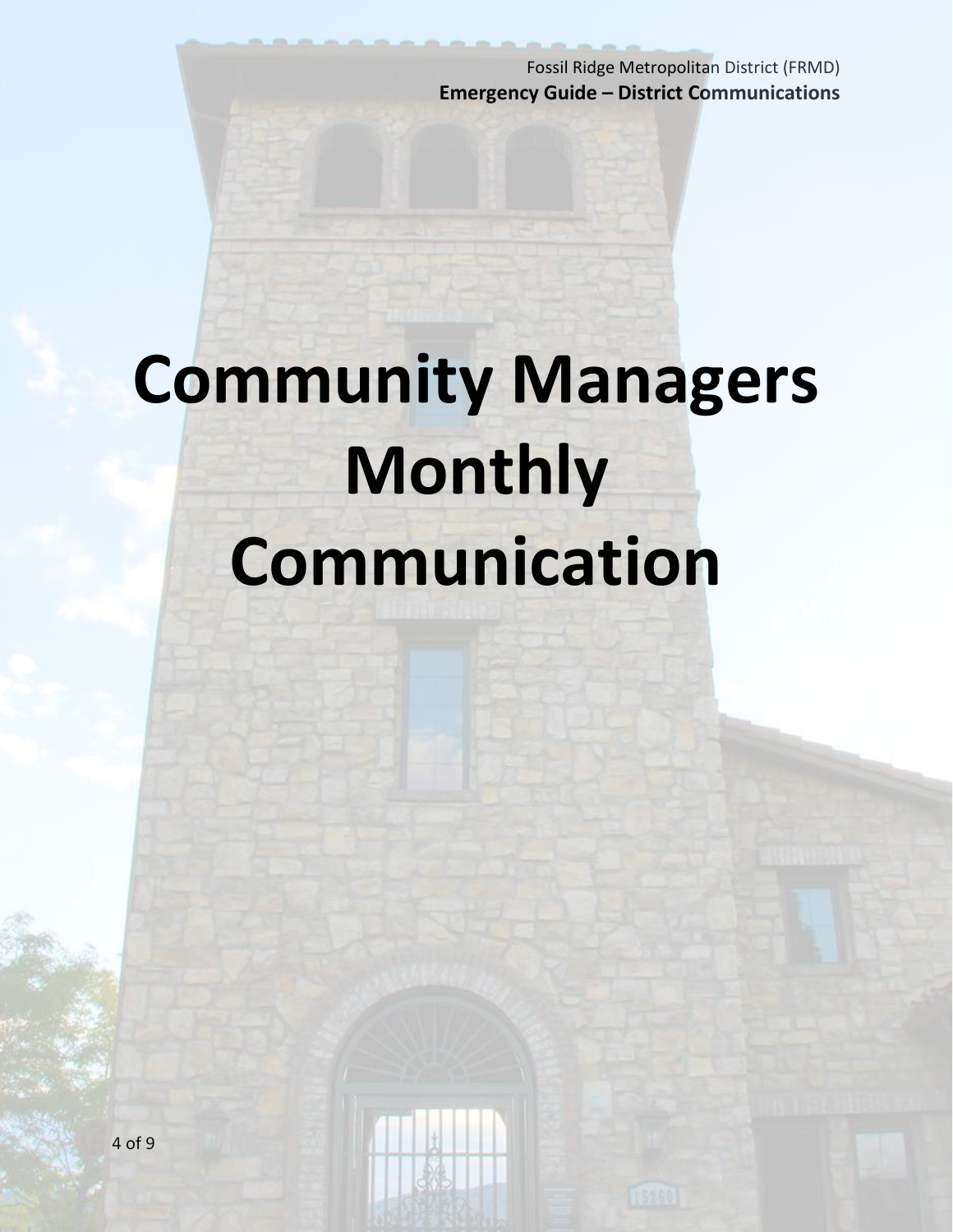| <b>DISTRICT</b>                                                                                                                                                   | In support of the Solterra community, this plan provides residents with<br>information they may use. It is not all encompassing. It relies on the<br>residents taking an active role in their safety and supporting their<br>neighbors. |                                                                                                                                                                                                  |                                                                                                                                                    |
|-------------------------------------------------------------------------------------------------------------------------------------------------------------------|-----------------------------------------------------------------------------------------------------------------------------------------------------------------------------------------------------------------------------------------|--------------------------------------------------------------------------------------------------------------------------------------------------------------------------------------------------|----------------------------------------------------------------------------------------------------------------------------------------------------|
| <b>Monthly</b><br><b>Communications</b><br><b>Calendar</b>                                                                                                        | Each Month, the topics noted below are included in the newsletter<br>with one or two highlighted for more information.                                                                                                                  |                                                                                                                                                                                                  |                                                                                                                                                    |
|                                                                                                                                                                   |                                                                                                                                                                                                                                         | Because certain conditions impact the orderly operation of the<br>community, policy reminders are also included.                                                                                 |                                                                                                                                                    |
| <b>January</b><br><b>Winter Storms</b><br><b>Extreme Cold</b><br><b>Air Quality</b><br><b>Wind</b><br><b>Plants</b><br><b>Policy Reminder</b><br><b>Education</b> |                                                                                                                                                                                                                                         | <b>February</b><br><b>Winter Storms</b><br><b>Extreme Cold</b><br>Wind<br><b>Plants</b><br><b>Policy Reminder</b><br><b>Education</b>                                                            | March<br><b>Winter Storms</b><br><b>Extreme Cold</b><br><b>Plants</b><br><b>Security</b><br><b>Policy Reminder</b><br><b>Education</b>             |
| <b>April</b><br><b>Winter Storms</b><br><b>Extreme Cold</b><br><b>Policy Reminder</b><br><b>Education</b>                                                         |                                                                                                                                                                                                                                         | <b>May</b><br><b>Outdoor Siren Test</b><br><b>Thunderstorms</b><br><b>Waterwise</b><br>Pool<br><b>Policy Reminder</b><br><b>Education</b>                                                        | June<br><b>Thunderstorms</b><br><b>Lightning</b><br><b>Heat Index</b><br>Pool<br><b>Eye on Water</b><br><b>Policy Reminder</b><br><b>Education</b> |
| July<br><b>Heat Index</b><br><b>Fire</b><br>Pool<br><b>Waterwise</b><br><b>Policy Reminder</b><br><b>Education</b>                                                |                                                                                                                                                                                                                                         | <b>August</b><br><b>Monsoonal Rain</b><br><b>Thunderstorms</b><br><b>Lightning</b><br><b>Heat Index</b><br><b>Fire</b><br>Pool<br><b>Waterwise</b><br><b>Policy Reminder</b><br><b>Education</b> | September<br><b>Waterwise</b><br><b>Policy Reminder</b><br><b>Education</b>                                                                        |
| <b>October</b><br><b>Winter Storms</b><br><b>Extreme Cold</b><br><b>Policy Reminder</b><br><b>Education</b>                                                       |                                                                                                                                                                                                                                         | <b>November</b><br><b>Winter Storms</b><br><b>Extreme Cold</b><br><b>Plants</b><br><b>Policy Reminder</b><br><b>Education</b>                                                                    | <b>December</b><br><b>Winter Storms</b><br><b>Extreme Cold</b><br><b>Wind</b><br><b>Plants</b><br><b>Policy Reminder</b><br><b>Education</b>       |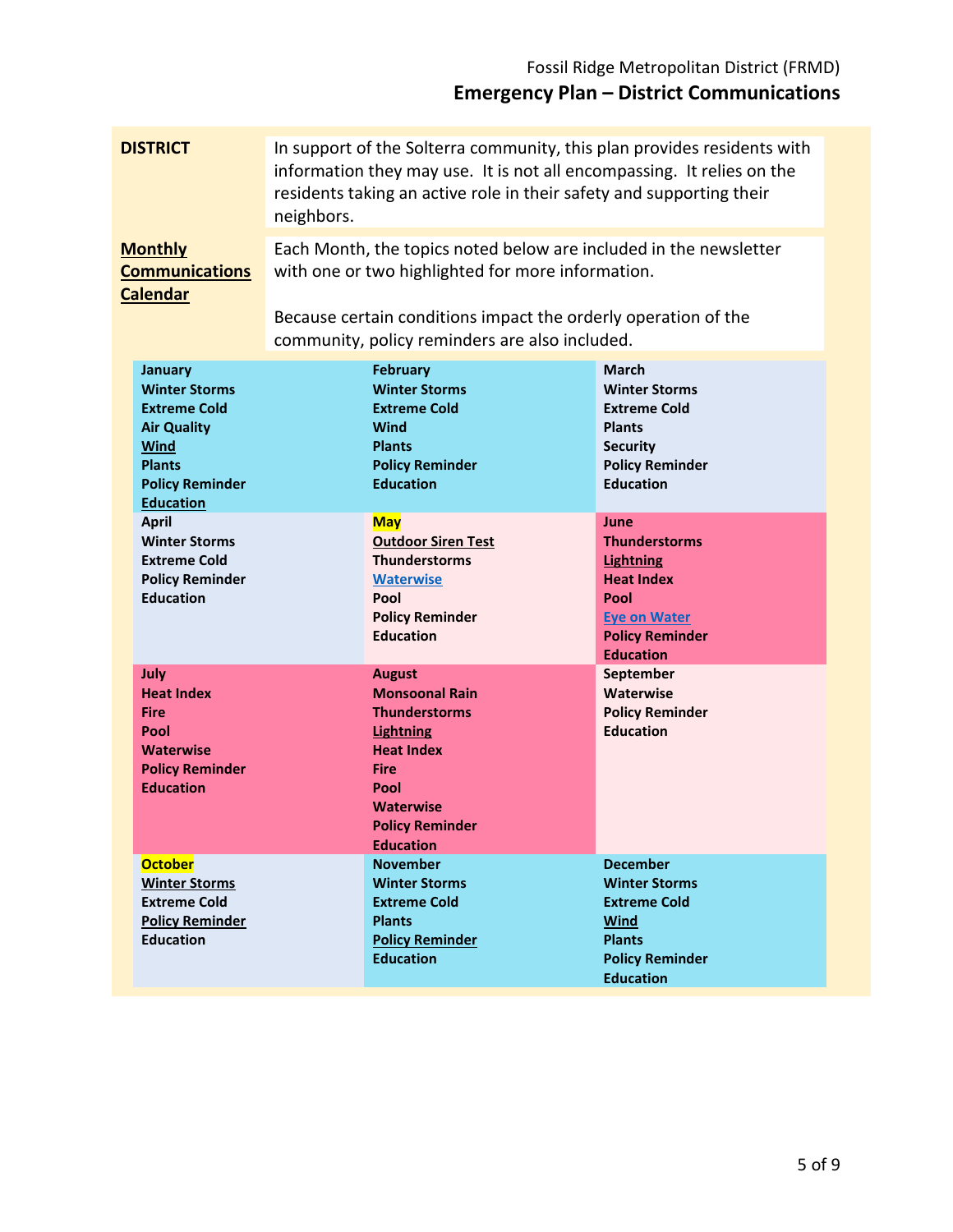| <b>DISTRICT</b>                                                   | During and after an emergency, the District communicates information<br>via Solterra-Connect and through eBlast email. Because staff may be<br>engaged with emergency activities, phones will roll to message<br>recording.                                            |  |  |
|-------------------------------------------------------------------|------------------------------------------------------------------------------------------------------------------------------------------------------------------------------------------------------------------------------------------------------------------------|--|--|
| <b>During for an</b><br><b>Emergency</b><br><b>Resources</b>      | City of Lakewood - Public Works - (303) 987-7500<br>Lakewood Police Department - (303) 987-7111<br>Jefferson County Sheriff's Office - (303) 271-0211<br>West Metro Fire District - (303) 980-7300<br>NOAA Weather Radio - https://www.nws.noaa.gov/                   |  |  |
| <b>During for an</b><br><b>Emergency</b><br><b>Communications</b> | Solterra-Connect.com - post information on header bar<br>eBlast information to Community<br>Notify District and HOA Presidents<br>Update answering machine message<br>See roles and responsibilities                                                                   |  |  |
| <b>After an</b><br><b>Emergency</b><br><b>Feedback</b>            | Review event and actions taken<br>Update monthly communication plan links, as needed<br>Prepare report to Board                                                                                                                                                        |  |  |
| <b>DISTRICT</b>                                                   | Within the District, the following roles and responsibilities work to<br>provide factual communications to emergencies directly impacting<br>Solterra and follow-up after emergency is over.                                                                           |  |  |
| <b>District Board</b>                                             | Receives communication from Community Manager<br>Provides approval for response resources under emergency purchasing<br>authority.                                                                                                                                     |  |  |
| <b>Community</b><br><b>Manager</b>                                | Publish monthly communication calendar notices<br>Update Solterra-Connect and send eBlast communications' in the<br>event of an emergency<br>Maintain contacts within local government                                                                                 |  |  |
| <b>Contractors</b>                                                | Each of the following services, through their contracts will have roles<br>and responsibilities to the Community defined: Contacts<br>Mechanical<br>Landscape<br>Electrical<br>Pool<br>Signage<br>Towing<br><b>Building</b><br>Fire and Security<br>Roofing<br>Glazing |  |  |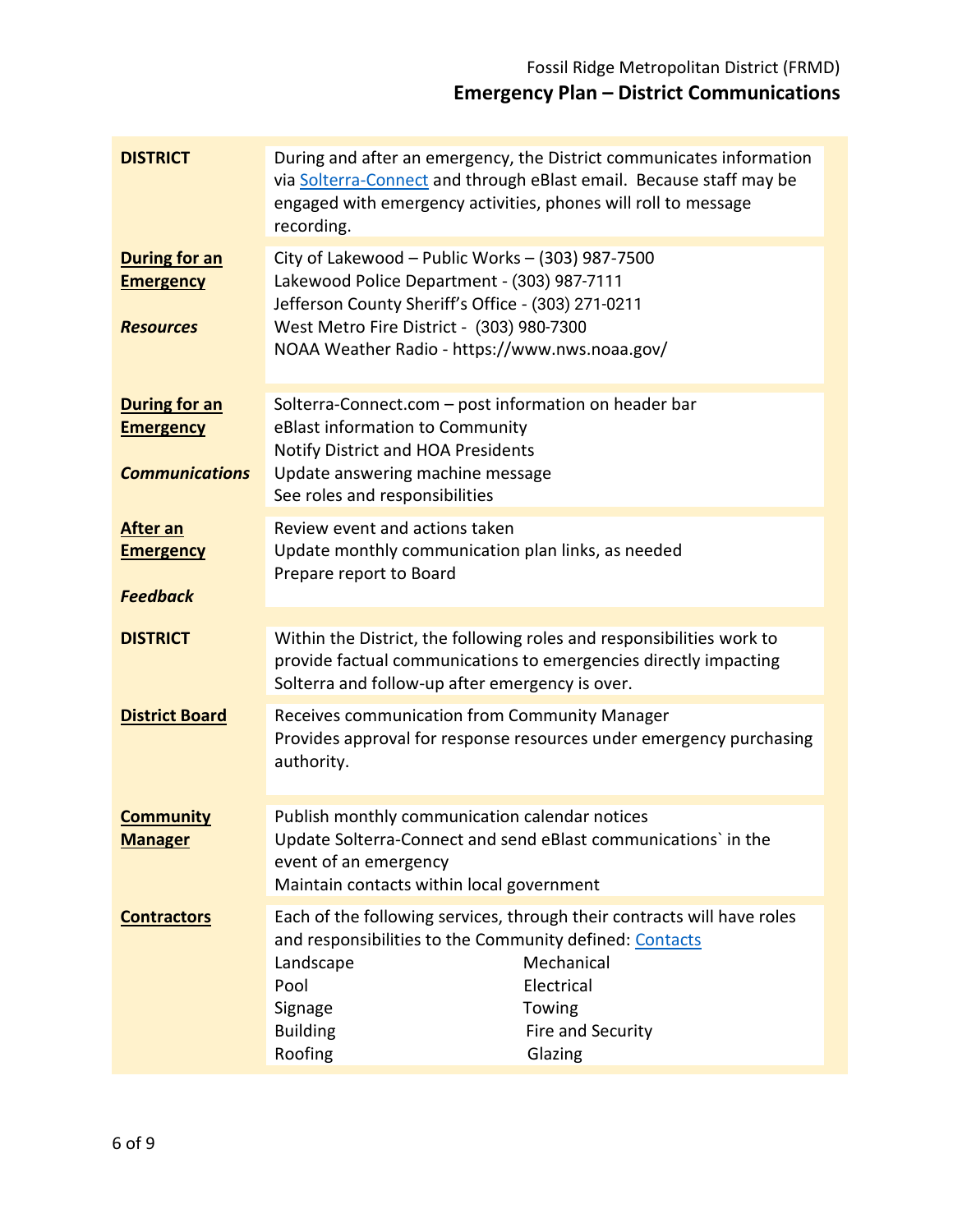| <b>DISTRICT</b>                                              | Knowing definitions of watches, warnings, and advisories support the<br>Community in information sharing and allow for personnel risk assessment                                                                                                                                                                                                                                                                                                                                                                                                                                                                                                                                                                                  |  |  |
|--------------------------------------------------------------|-----------------------------------------------------------------------------------------------------------------------------------------------------------------------------------------------------------------------------------------------------------------------------------------------------------------------------------------------------------------------------------------------------------------------------------------------------------------------------------------------------------------------------------------------------------------------------------------------------------------------------------------------------------------------------------------------------------------------------------|--|--|
| <b>Floods</b>                                                | Flash Flood Watch means that heavy rains are occurring or may occur-<br>and may cause flash flooding in certain areas. Be alert. A pending flood<br>may require immediate action.                                                                                                                                                                                                                                                                                                                                                                                                                                                                                                                                                 |  |  |
|                                                              | Flash Flood Warning means that flash flooding is occurring or imminent on<br>certain streams or designated area. If you live in the warning area you<br>should act immediately.                                                                                                                                                                                                                                                                                                                                                                                                                                                                                                                                                   |  |  |
|                                                              | Small Stream and Urban Flood Advisory is issued when minor flooding is<br>occurring or expected. In periods of heavy rain, be prepared to protect<br>yourself against possibility of flash flooding. If you see any possibility of<br>flash flood where you are, move immediately to a safer location (do not<br>wait for instructions to move). Notify local authorities of the danger so<br>other people can be warned, especially during periods of heavy rainfall<br>thunderstorms.                                                                                                                                                                                                                                           |  |  |
| <b>Winter</b><br><b>Storms</b><br>and<br><b>Extreme Cold</b> | Freezing rain. Rain that freezes when it hits the ground, creating a coating<br>of ice on roads, walkways, trees and power lines.<br>Sleet. Rain that turns to ice pellets before reaching the ground. Sleet also<br>causes roads to freeze and become slippery<br>Winter Storm Watch. A winter storm is possible in your area.<br>Winter Storm Warning. A winter storm is occurring or will soon occur in<br>your area.<br>Blizzard Warning. Sustained winds or frequent gusts of 35 mph or more<br>and considerable falling or blowing snow (reducing visibility to less than a<br>quarter mile) are expected to last for a period of three hours or longer.<br>Frost/Freeze Warning. Below freezing temperatures are expected. |  |  |
| <b>Tornado</b>                                               | Tornado Watch means a tornado may be possible in or near the "watch"<br>area. Keep your radio or television tuned to a local station. Seek direction<br>from local government agencies and the National Weather Service.<br>Tornado Warning means that a tornado has actually been sighted, or has<br>been indicated by radar. Take shelter immediately to protect yourself and<br>your family. Your best bet is an underground shelter or a substantial steel-<br>framed or reinforced concrete building.                                                                                                                                                                                                                        |  |  |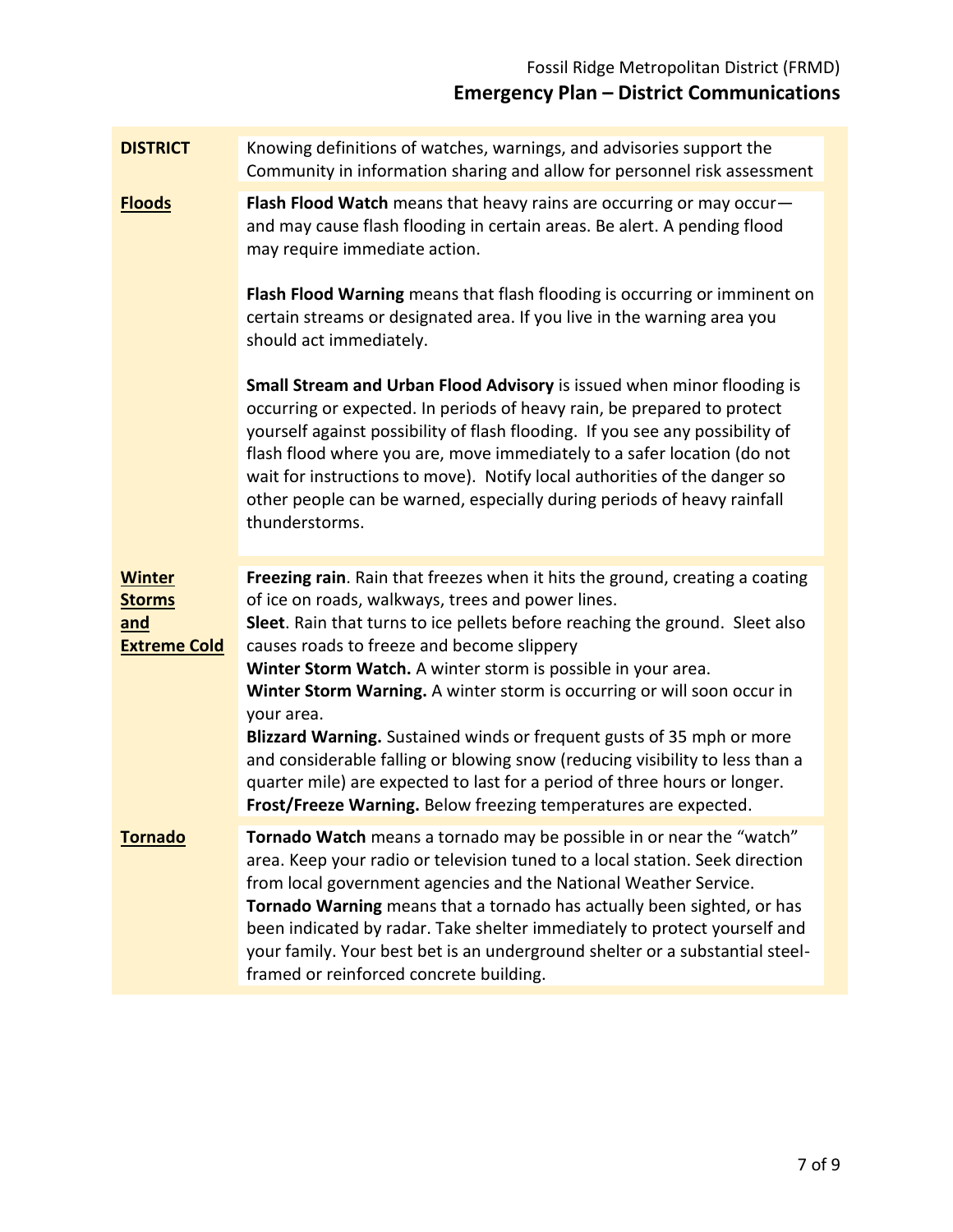### **Evacuations** Jefferson County uses two types of public messaging in the event of an emergency:

**Advisory Messages** provide information but do not require any action on your part.

**Instructions** provide information and require you to take some action to be safe. There are three standard instructions you may receive:

#### **SHELTER IN PLACE**

There is a hazard in your area and you should remain or go indoors, not go outdoors, and not evacuate the area. This may be the safest strategy for hazardous materials, law enforcement, or other incidents wherein an evacuation could actually increase the danger to you.

### **PRE-EVACUATION**

There is a hazard in your area that may require you to evacuate in the near future. Everyone should be prepared to leave at a moments notice. If you feel you are in danger and want to leave, do so. If you need additional time to evacuate, you should consider leaving now. If you need to arrange for transportation assistance, you should do so immediately. If you have livestock or other large animals, you should consider removing them from the hazard area now.

### **EVACUATION**

There is a hazard in your area and you have been ordered to evacuate immediately. If you need assistance evacuating yourself or animals, call 911. You will be provided the safest escape routes known, so make sure you follow the instructions as other routes may be closed or unpassable. You will also be told where an evacuation point has been established to provide information and safe place if you have nowhere else to go. Do not delay - evacuation means you need to leave immediately!

**Extreme** 

**Heat** 

**Heat wave** - Prolonged period of excessive heat, often combined with excessive humidity.

**Heat Index** - is a measure of how hot it really feels when relative humidity is factored in with the actual air temperature.

**Heat cramps** - are painful, brief muscle cramps that occur during or after exercise or work in a hot environment.

**Heat exhaustion** - a condition marked by weakness, nausea, dizziness, and profuse sweating that results from physical exertion in a hot environment. **Heat/Sun stroke** - a form of hyperthermia in which the body temperature is elevated dramatically and can be fatal if not promptly and properly treated.